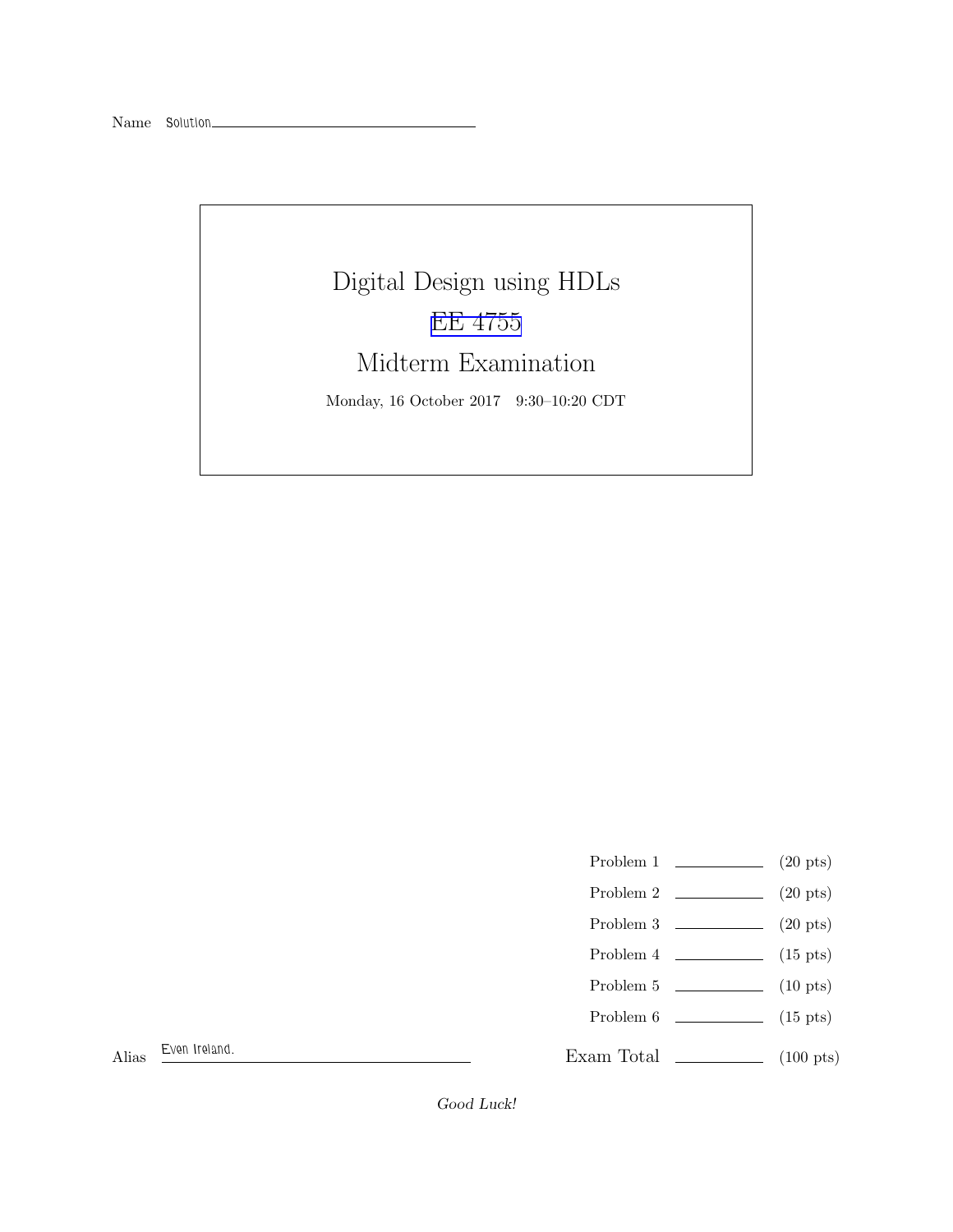Problem 1: [20 pts] Write a Verilog description of the hardware illustrated below. The description **must** include the modules and instantiations as illustrated. The description can be behavioral or structural, but it must be synthesizable.



 $\overrightarrow{\mathbf{V}}$  Verilog corresponding to illustrated hardware.

BFA\_fast bf1( sum[1], sum[2], a[1], b[1], c );

 $\overrightarrow{\mathcal{A}}$  Show instantiations,  $\overrightarrow{\mathcal{A}}$  Verilog for instantiated module(s),  $\overrightarrow{\mathcal{A}}$  and all module ports.

```
// SOLUTION
module BFA_fast( output uwire sum, co, input uwire a, b, ci );
   // Note: axb explicitly computed once and used twice.
   uwire axb = a \hat{b};
   assign sum = axb \hat{c} ci;
   assign co = axb && ci || a && b;
endmodule
module tba( output uwire [2:0] sum, input uwire [1:0] a, b, input uwire ci);
   uwire c;
   BFA_fast bf0( sum[0], c, a[0], b[0], ci );
```
endmodule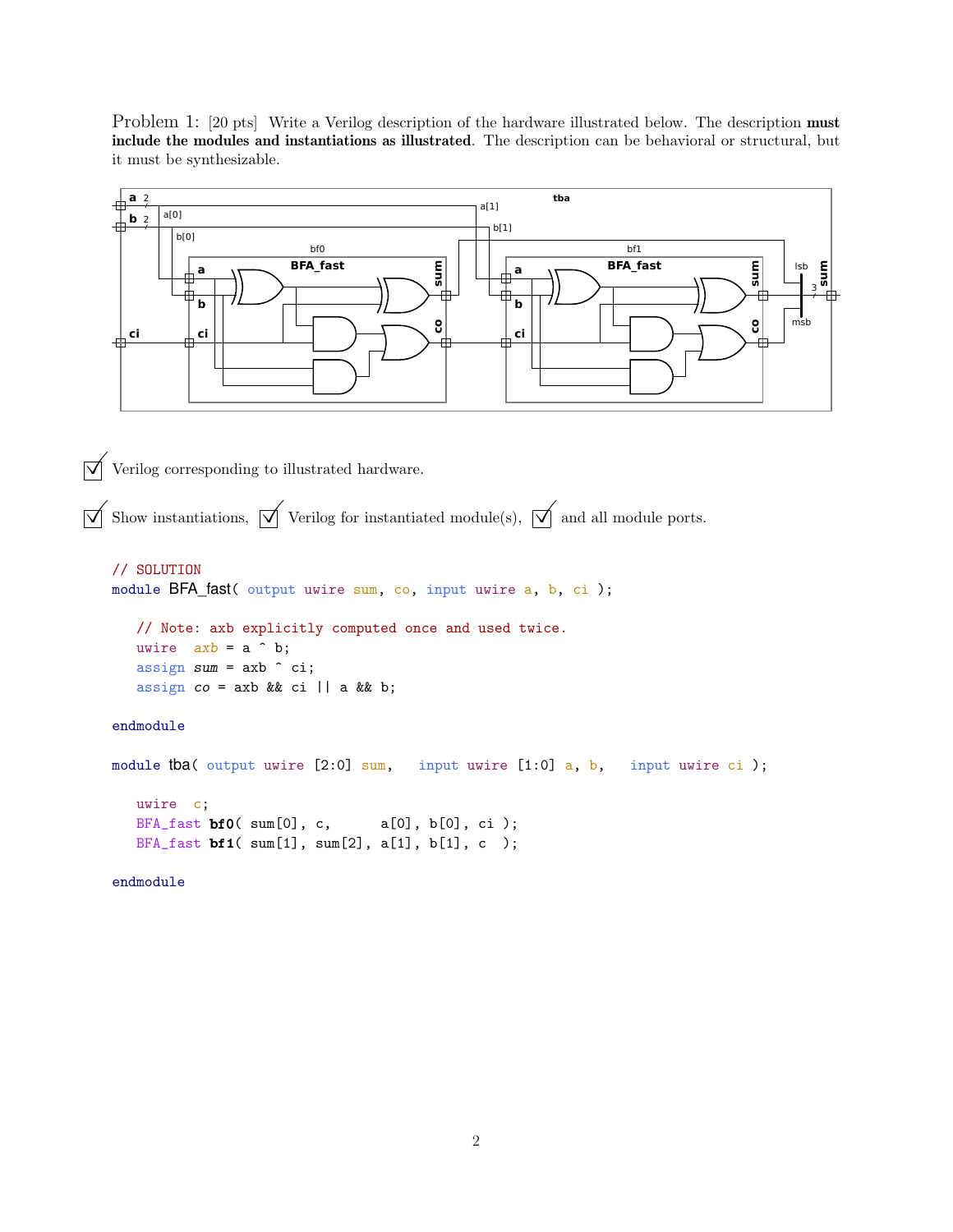Problem 2: [20 pts] Appearing below is a partially completed recursive description of an  $n = 2<sup>b</sup>$ -input,  $w$ -bit multiplexor, which is a generalized version of the multiplexors appearing in Homework 1. Complete it.

Fill in the condition and code for the terminating case.

 $\triangledown$  Complete recursive case, including the instantiation port and parameter connections (look for FILL IN).

```
module muxn \neq (int w = 5, int b = 4, int n = 1 \lt b)( output uwire [w-1:0] x, input uwire [b-1:0] sel, input uwire [w-1:0] a[0:n-1]);
  if ( b == 1 ) // Terminating Case Condition \checkmark FILL IN
    begin
      // Terminating Case
      assign x = a[sel];
    end else begin
      // Recursive Case
      uwire [w-1:0] y[2];
      // Instantiate two n/2-input muxen, and connect each to half the inputs.
      //
       // ---- ---- <----  FILL IN
       muxn #( .w( W ), .b(b-1 ) ) mlo( y[0], sel[b-2:0], a[ 0 \cdot n/2-1 ] );
       // ---- ---- ----- <----  FILL IN
       muxn #( .w( W ), .b(b-1 ) ) mhi( y[1], sel[b-2.0 ], a[n/2 : n-1 \quad] );
      // Instantiate one 2-input mux.
      //
       // ---- ---- ------------------- <----  FILL IN
       muxn #( .w( W ), .b( 1 ) ) m2( X, \text{Sel}[b-1], \text{y} );
  end
```
endmodule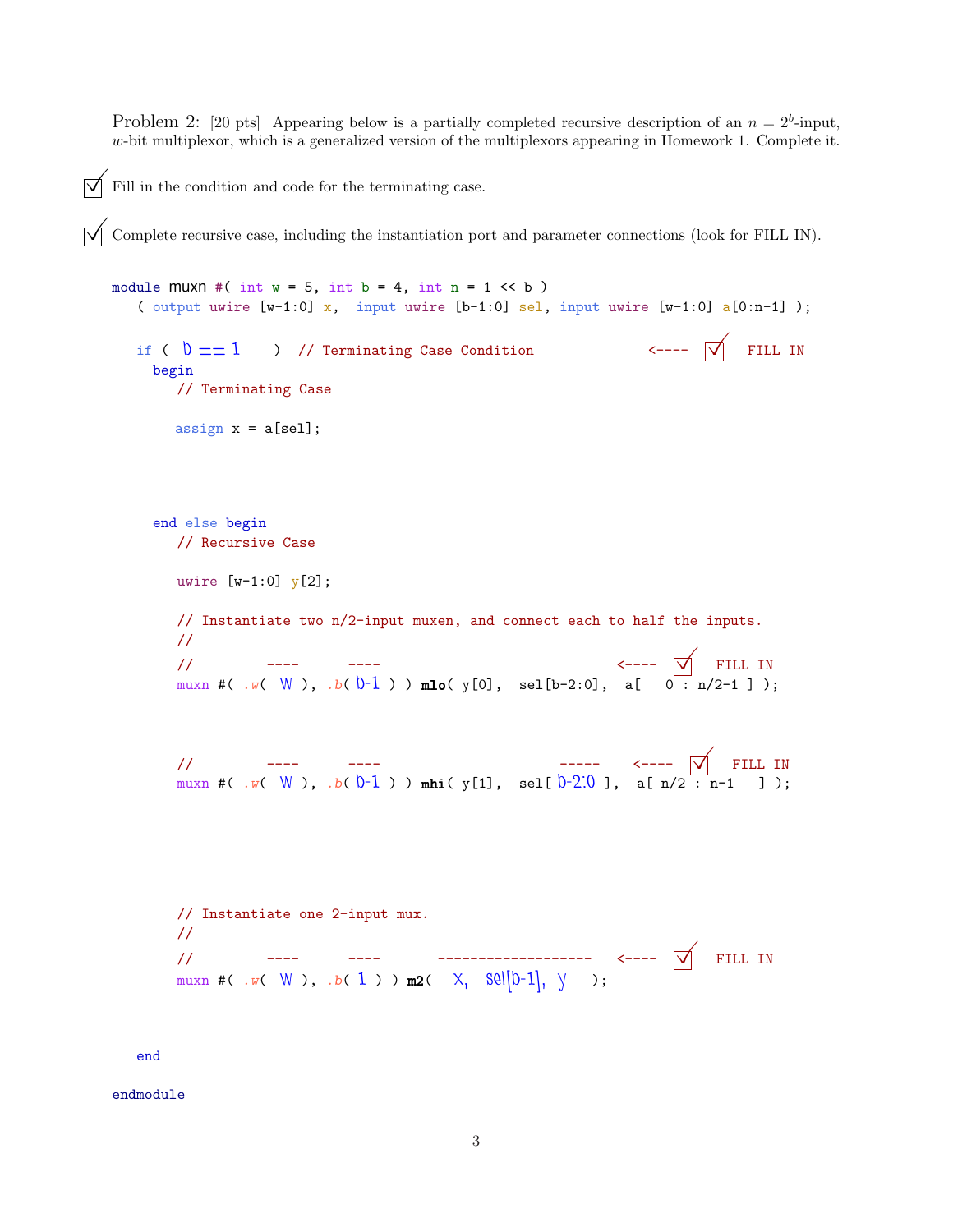Problem 3: [20 pts] Appearing below to the right is an 8-input multiplexor constructed from 2-input multiplexors using the technique from Homework 1 and from the previous problem. Call a multiplexor constructed this way a tree mux. Appearing below to the left is a diagram showing a flat mux, the kind usually used in class. The flat mux diagram shows a timing analysis based on the simple model, and some details about cost.

For reference:  $\sum_{i=0}^{b-1} a2^i = a(2^b - 1)$ . Assume that *n* is a power of 2.



(*a*) Compute the cost of an n-input, w-bit flat mux using the simple model and without optimization.

Cost of flat mux in terms of  $n$  and  $w$ .

As can be seen from the diagram, the  $n$  decode gates each have  $\lg n$  inputs, for a total cost of  $n(\lg n - 1)$ . The gate AND gates each have two inputs and there are  $nw$ of them, for a total cost of  $nw$  units. The OR gate has n inputs and there are w of them, so their cost is  $(n-1)w$  units. The total cost is then  $n(\lg n-1)+2nw-w$ units.



(*b*) Compute the cost of an n-input, w-bit tree mux using the simple model.

 $\vec{\triangledown}$  Cost of tree mux in terms of n and w.  $\vec{\triangledown}$  Describe assumptions made about 2-input mux implementation.

As can be seen in the diagram, in the first column there are  $n/2=2^{b-1}$  multiplexors, where  $n=2^b.$  The second column has  $2^{b-2}$  multiplexors, and so on, the last column has  $2^0=1$  multiplexor. The total number of multiplexors is  $\sum_{i=0}^{b-1} 2^i=2^b-1$ multiplexors. The cost of a 2-input, w-bit mux flat is  $3w$  units (see the previous part) and so the total cost of the tree mux is  $3w(2^b - 1) = 3w(n - 1).$ 

(*c*) Compute the delay of an n-input, w-bit tree mux using the simple model.

# Delay of tree mux in terms of  $n$  and  $w$ .

The critical path passes through  $\lg n$  layers (columns in the diagram). Each layer is a 2-input mux, in which the critical path passes through an AND gate and a OR gate, each of two inputs, so the delay is 2 units per layer. Therefore the delay is  $2 \lg n$  units.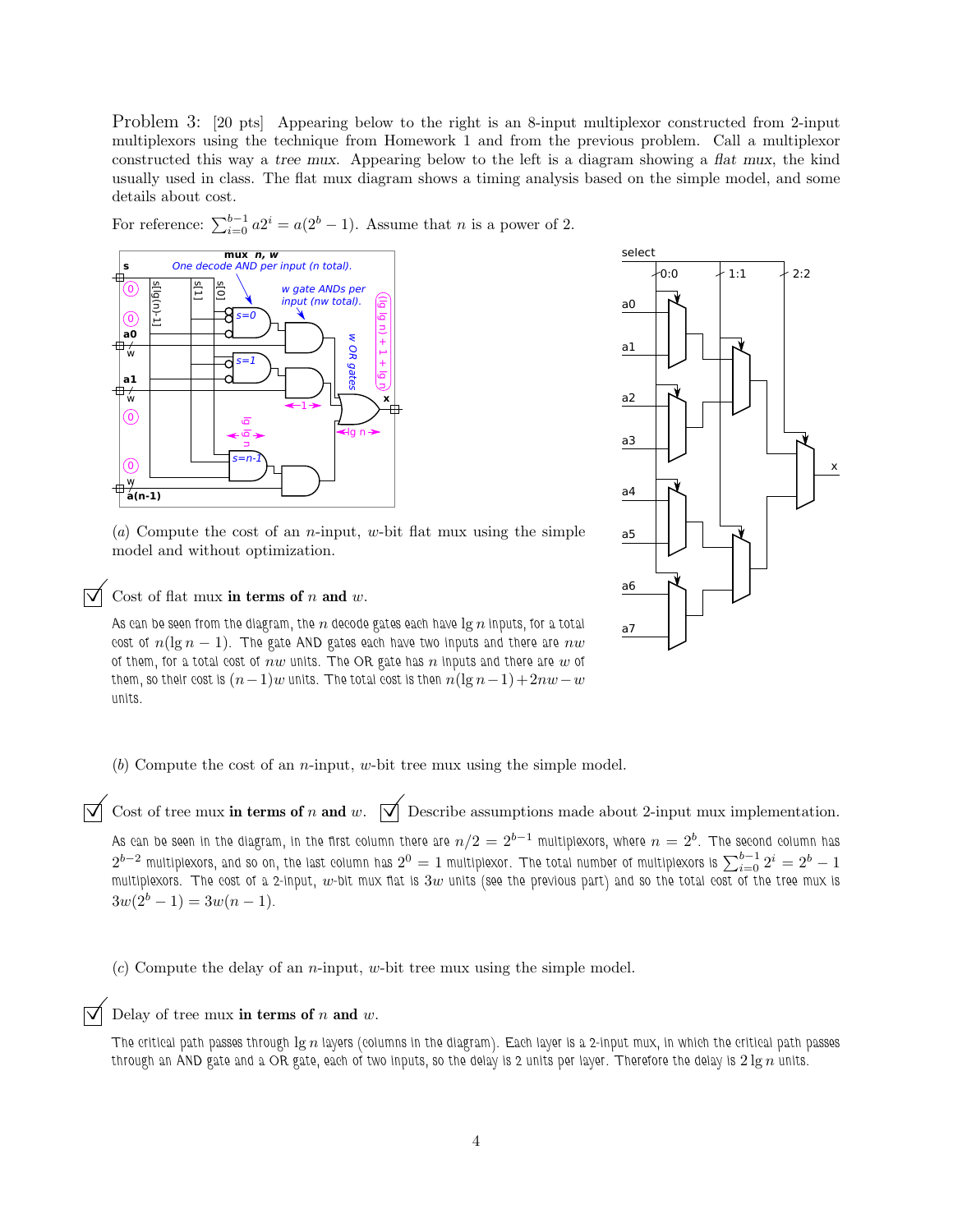Problem 4: [15 pts] Show the hardware that will be synthesized for the modules below.

(*a*) Show the hardware that will be inferred for the module below, including the minimum number of bits in each wire. Assume that sqrt is defined in a library somewhere.

```
module wqf
  #( int w = 16 )
   ( output logic signed [2*w-1:0] rad,
     output uwire [31:0] srad,
     input uwire [v-1:0] a, b, c);
   sqrt #(32,2*w) s1(srad,rad);
   always_comb begin
      rad = b*b - 4 * a * c;
      if ( rad < 0 ) rad = 0;
```
end

#### endmodule

Show inferred hardware.  $\overrightarrow{\bigvee}$  Show minimum correct bit widths.



Solution appears above. Note that the basic arithmetic operators are replaced by library modules (shown as circles) provided by the synthesis program, whereas the sqrt module is explicitly instantiated in the module above. The multiplexor is inferred from the if statement. The select signal is connected to a comparison module, however that could easily be optimized into a connection to the sign bit of output of the subtractor. Similarly the  $\times 4$  multiplier could have been optimized to a bit renumbering. But the question asks for *inferred* hardware, and so even these easy optimizations are omitted. The sizes of the wires connected to module ports are given explicitly in the wqf module, whereas widths of the internal wires are determined using Verilog rules for bit widths. Under those rules multiplication and subtraction arguments' bit widths are context-determined. Note that  $rad$  is explicitly sized to  $2w$ bits, this context at the subtract output determines the size as the subtract inputs, which in turn determines the width needed for the multiplies.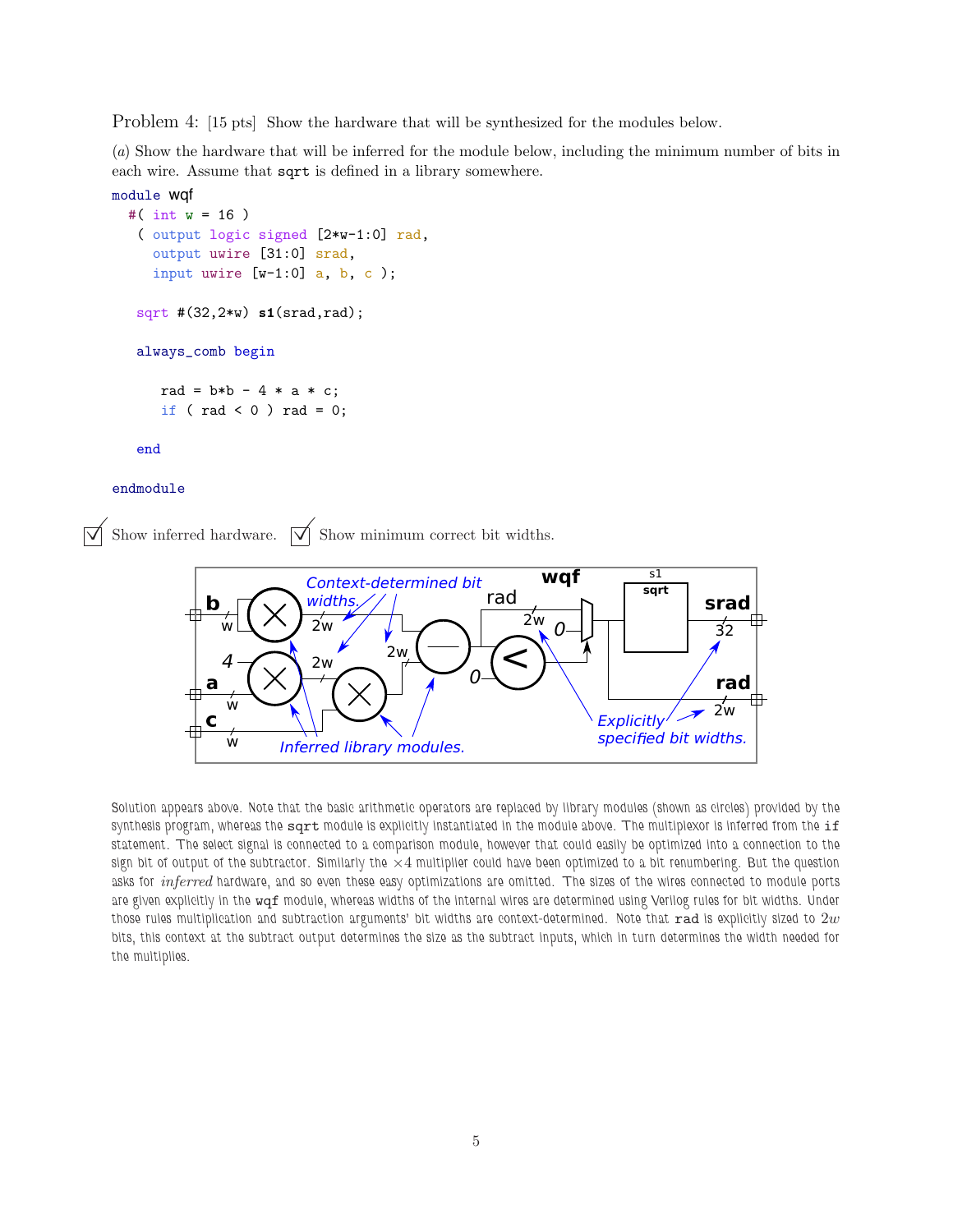(*b*) Show the hardware that will be inferred for the module below.

```
module sort2 \#( int w = 4 )( output logic [w-1:0] \overline{x}[2], input uwire [w-1:0] \overline{a}[2] );
   always_comb begin
      for ( int i=0; i<2; i++ ) x[i] = a[i];
      if ( a[0] < a[1] ) begin x[0] = a[1]; x[1] = a[0]; end
```
end

# endmodule

 $\triangledown$  Show inferred hardware.



Solution appears above. Note that the effect of the for loop is only to make  $x[0]$  another name for  $a[0]$  and  $x[1]$  another name for  $a[1]$ .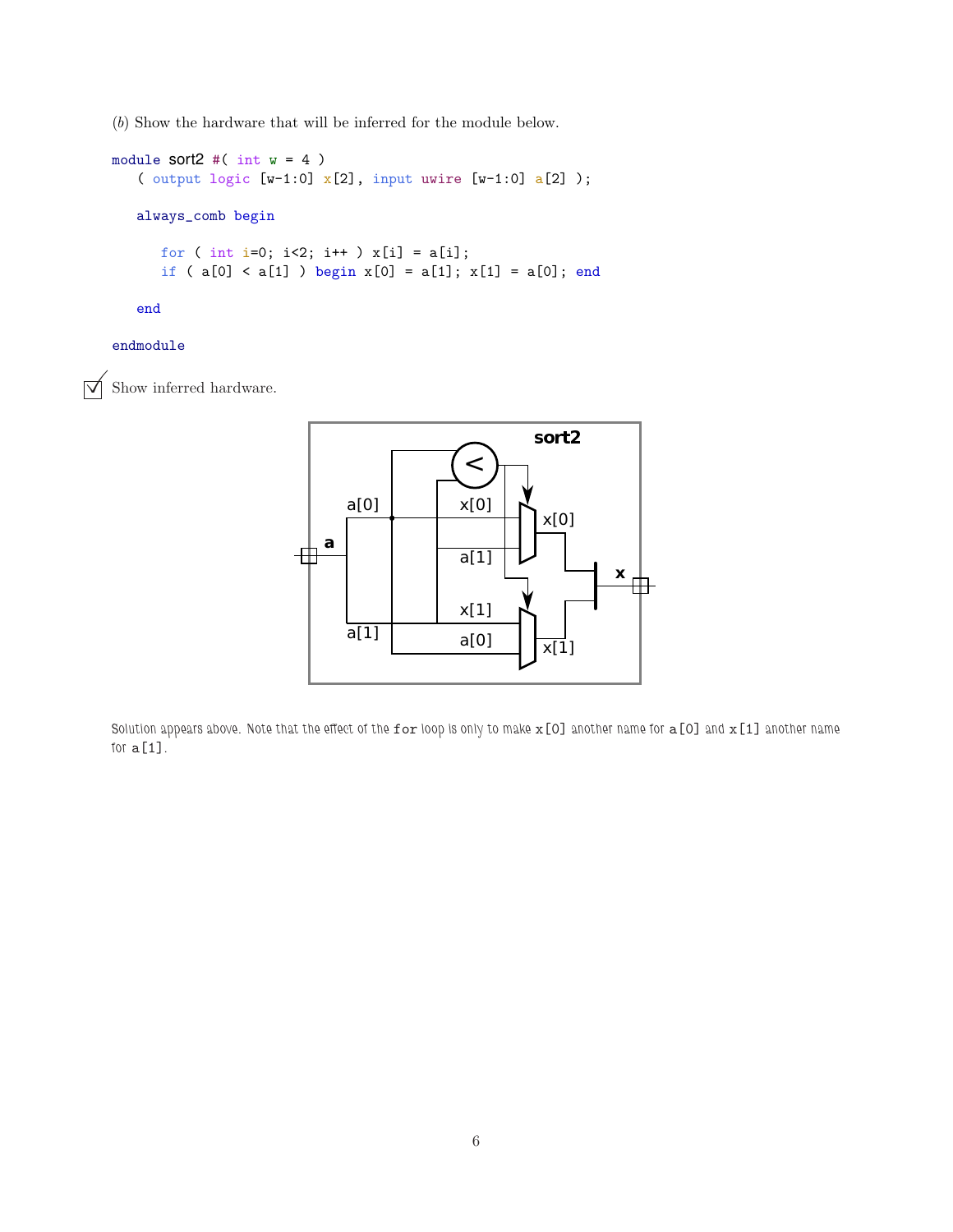Problem 5: [10 pts] Answer each question below.

(*a*) The mux2 module below uses implicit structural code. Modify it so that it uses behavioral (procedural) code.

```
module muX2 \#( int w = 16 )( output uwire [w-1:0] x,
     input uwire s, input uwire [w-1:0] a,b );
   assign x = s == 0 ? a : b;
endmodule
// SOLUTION
module mu2 \neq (int w = 16)( output logic [w-1:0] x,
     input uwire s, input uwire [w-1:0] a,b );
   always_comb x = s == 0 ? a : b;
```
# endmodule

 $\overrightarrow{\bigvee}$  Modify so that is procedural.  $\overrightarrow{\bigvee}$  Change ports if necessary.

Solution appears above. Note that in addition to changing assign to always comb, the kind of object of the input port was changed from net to var. (uwire is an object of kind net with a default data type of logic, and logic is a data type with a default object kind of var.)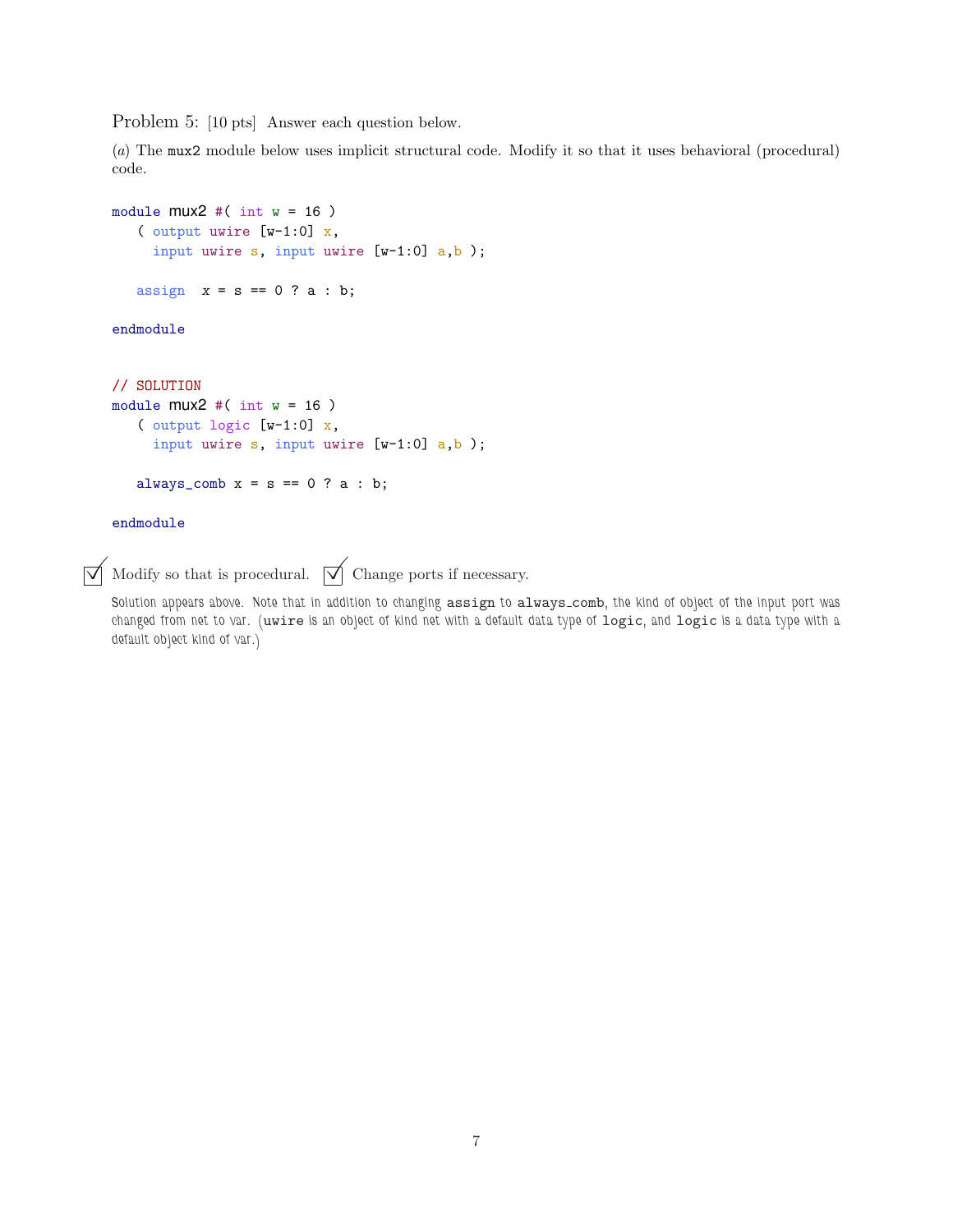(*b*) Modify the module port and parameter declarations below so that the Verilog is correct. Do not modify the contents of the module itself. Note that opt is not defined, but that it should be. *Note: In the original exam* assign *was omitted from the module body, making the problem impossible to solve.*

```
module sum_or_dff
  #( int w = 16 )
   ( output uwire [v-1:0] x,
     input uwire [w-1:0] a, b );
   if ( opt == 0 ) assign x = a+b; else assign x = a-b;
endmodule
module sum_or_dff
  #( int w = 16, int opt = 1)
   ( output uwire [w-1:0] x,
    input uwire [v-1:0] a, b);
   if ( opt == 0 ) assign x = a+b; else assign x = a-b;
endmodule
```
 $\triangledown$  Modify port and parameter declarations for correctness.

Solution appears above. The if statement, because it is in module scope, is a generate statement and therefore the condition must be an elaboration-time constant. For that reason opt is made a parameter.